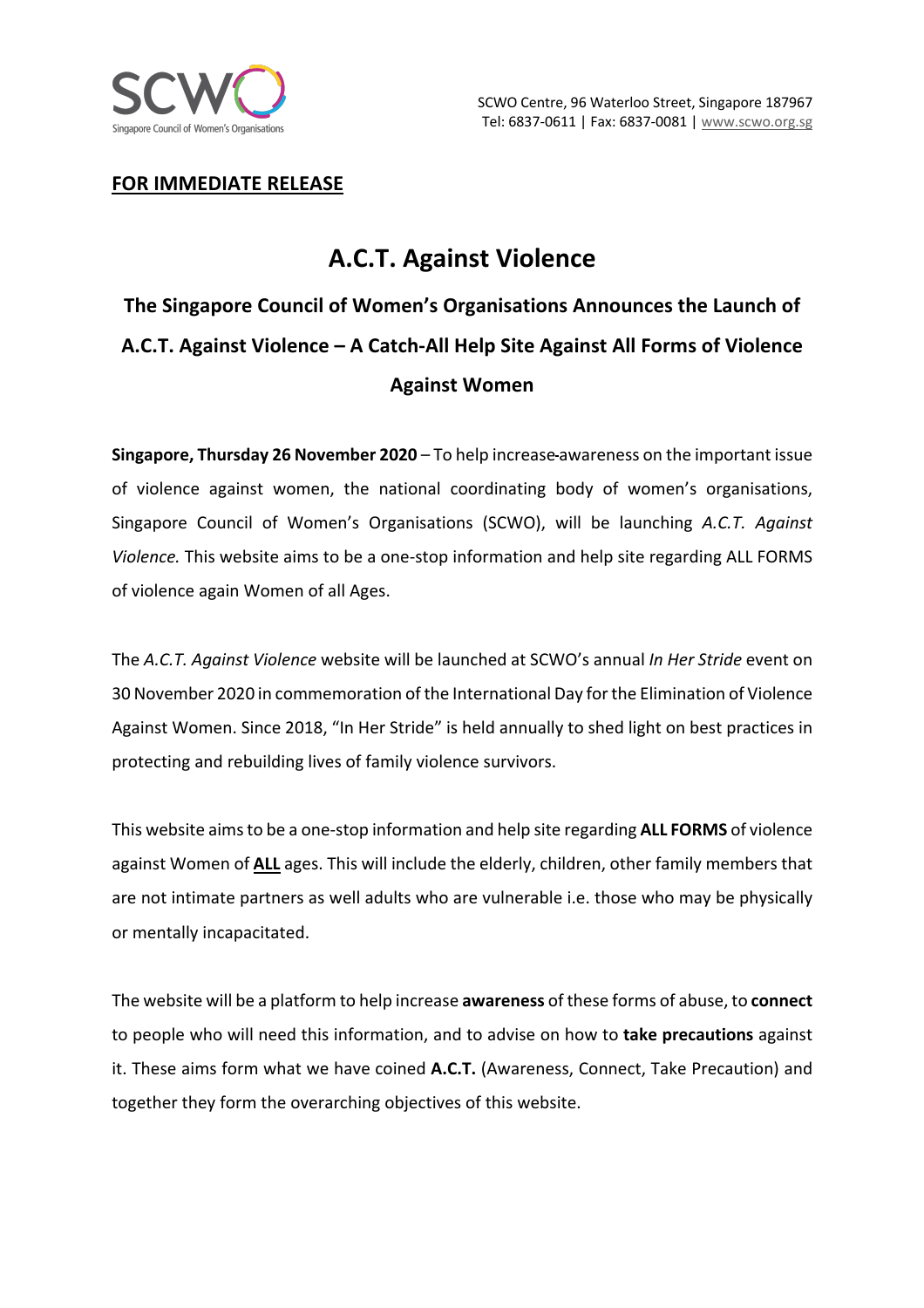The launch of this website comes at an important time in our society's development, especially with the impact of the COVID-19 pandemic on our everyday lives. This is timely, and more significant now as the last few months alone have seen a spike in cases of violence against women, especially during the circuit breaker period.

**Ms Junie Foo, SCWO President**, commented that: *"In these fast-paced and uncertain times, this website will continue to evolve in order to stay relevant with the changes in our society, especially those in the area of violence against women."*

**Assoc. Prof Muhammad Faishal Ibrahim Minister of State, Ministry of Home Affairs and Ministry of National Development, and Co-Chairperson of the Family Violence Taskforce**, commented that: *"Comprehensive information on where and how victims of violence can seek help, and how their families and friends can better support them is a valuable resource as we continue to work on providing more and better support for victims of violence.* 

*"I am glad that the Singapore Council of Women's Organisations (SCWO) has launched their new 'A.C.T. Against Violence' website, to give victims of violence and everyone in the community access to such useful information. The Government is committed to tackling family violence, but we cannot do this alone. We will continue to work closely with our community partners such as SCWO to combat family violence and create a safer Singapore for everyone."*

**Minister of State, Ministry of Social and Family Development and Ministry of Education, and Co-Chairperson of the Family Violence Taskforce, Sun Xueling**, said, *"Family violence must not be condoned. Particular focus must be collectively placed on preventing violence against women, as studies have shown that family violence disproportionately affects women as victims. I am glad that SCWO is a member of the Family Violence Taskforce, and has launched 'The 'A.C.T Against Violence' website today. I urge everyone to use this resource wisely so that we can break the silence on family violence, together."*